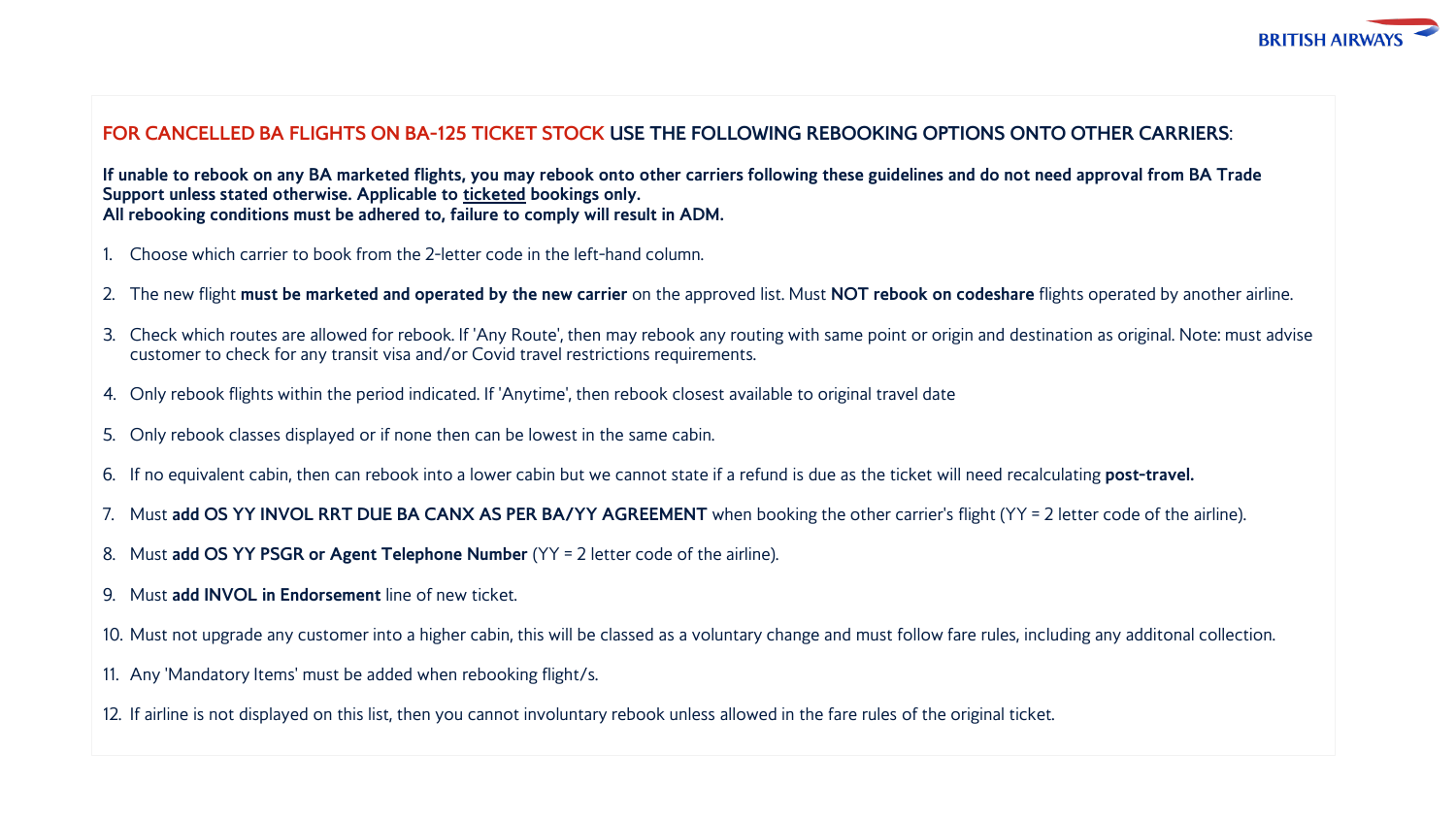

| Airline   | <b>Routes Allowed</b>                                                                                                                                                                                                                                                                                                                                                                                                                                                                                                                                                                                                                                                                                        | <b>Ticket</b><br><b>Issued by</b><br>Date | Ticket<br><b>Travel Dates</b> | Rebooking<br><b>Travel Period</b> | <b>Rebooking Classes</b>             | <b>Mandatory Items</b>                                                                                                                    |  |  |  |  |  |  |  |
|-----------|--------------------------------------------------------------------------------------------------------------------------------------------------------------------------------------------------------------------------------------------------------------------------------------------------------------------------------------------------------------------------------------------------------------------------------------------------------------------------------------------------------------------------------------------------------------------------------------------------------------------------------------------------------------------------------------------------------------|-------------------------------------------|-------------------------------|-----------------------------------|--------------------------------------|-------------------------------------------------------------------------------------------------------------------------------------------|--|--|--|--|--|--|--|
|           | IAG and JB Partners                                                                                                                                                                                                                                                                                                                                                                                                                                                                                                                                                                                                                                                                                          |                                           |                               |                                   |                                      |                                                                                                                                           |  |  |  |  |  |  |  |
| <b>IB</b> | <b>Refer to Standard Customer Guidelines</b>                                                                                                                                                                                                                                                                                                                                                                                                                                                                                                                                                                                                                                                                 |                                           |                               |                                   |                                      | 1) OS IB INVOL RRT BA CANX AS PER BA/IB<br><b>AGREEMENT</b><br>2) OS IB PSGR or AGY PHONE NUMBER<br>3) INVOL IN ENDORSEMENT ON NEW TICKET |  |  |  |  |  |  |  |
| AA        | <b>Refer to Standard Customer Guidelines</b>                                                                                                                                                                                                                                                                                                                                                                                                                                                                                                                                                                                                                                                                 |                                           |                               |                                   |                                      | 1) OS AA INVOL RRT BA CANX AS PER BA/AA<br><b>AGREEMENT</b><br>2) OS AA PSGR or AGY PHONE NUMBER<br>3) INVOL IN ENDORSEMENT ON NEW TICKET |  |  |  |  |  |  |  |
| AY        | <b>Refer to Standard Customer Guidelines</b>                                                                                                                                                                                                                                                                                                                                                                                                                                                                                                                                                                                                                                                                 |                                           |                               |                                   |                                      | 1) OS AY INVOL RRT BA CANX AS PER BA/AY<br><b>AGREEMENT</b><br>2) OS AY PSGR or AGY PHONE NUMBER<br>3) INVOL IN ENDORSEMENT ON NEW TICKET |  |  |  |  |  |  |  |
| JL        | <b>Refer to Standard Customer Guidelines</b>                                                                                                                                                                                                                                                                                                                                                                                                                                                                                                                                                                                                                                                                 |                                           |                               |                                   |                                      | 1) OS JL INVOL RRT BA CANX AS PER BA/JL<br><b>AGREEMENT</b><br>2) OS JL PSGR or AGY PHONE NUMBER<br>3) INVOL IN ENDORSEMENT ON NEW TICKET |  |  |  |  |  |  |  |
| <b>OR</b> | Passengers can be rerouted via Doha so long as<br>BOTH the arrival and departure countries of the<br>Qatar operated sector(s) are included in the<br>below list:                                                                                                                                                                                                                                                                                                                                                                                                                                                                                                                                             | Prior to BA<br>Flight<br>Cancellation     | 29APR22-<br>29OCT22           | Up to and incl.<br>290CT22        | Lowest class available in same cabin | 1) OS QR INVOL RRT BA CANX AS PER BA/QR<br><b>AGREEMENT</b><br>2) OS QR PSGR or AGY PHONE NUMBER<br>3) INVOL IN ENDORSEMENT ON NEW TICKET |  |  |  |  |  |  |  |
|           | UK, Gibraltar, Jersey, Austria, Belgium, Bulgaria, Croatia, Cyprus, Czech Republic, Denmark, Finland, France, Germany, Greece, Hungary, Iceland, Ireland, Italy, Luxembourg, Malta, Netherlands, Norway, Poland,<br>Portugal, Romania, Slovenia, Spain, Sweden, Switzerland, Bahrain, Iran, Iraq, Kuwait, Oman, Qatar, Saudia Arabia, United Arab Emirates, Bangladesh, Cambodia, Hong Kong, India, Indonesia, Malaysia, Maledives,<br>Myanmar, Nepal, Pakistan, Philippines, Singapore, Sri Lanka, Thailand, Vietnam, Australia, New Zealand, Angola, Botswana, Djibouti, Ethiopia, Kenya, Mauritius, Mozambique, Namibia, Seychelles, Somalia,<br>South Africa, Sudan, Tanzania, Uganda, Zambia, Zimbabwe. |                                           |                               |                                   |                                      |                                                                                                                                           |  |  |  |  |  |  |  |